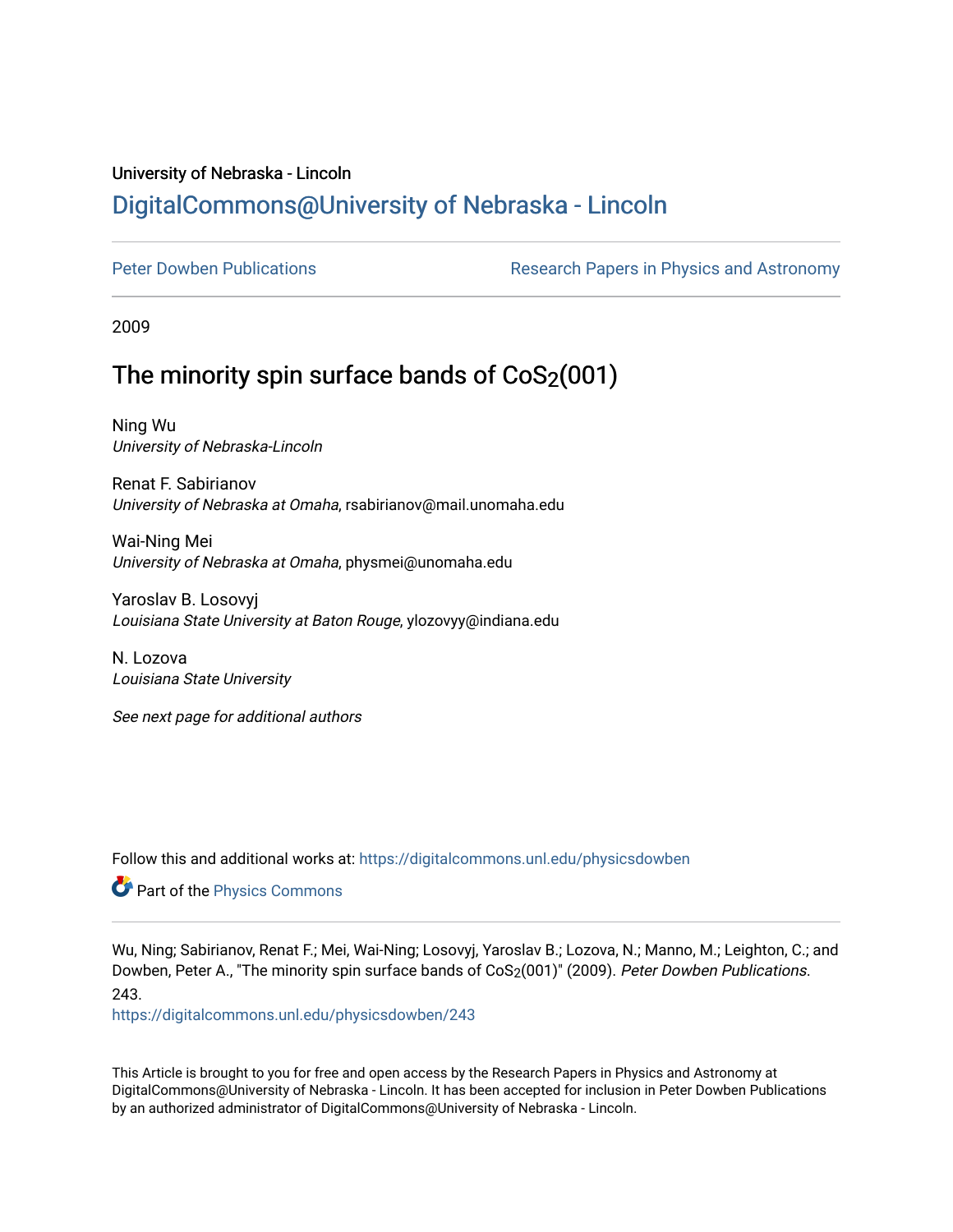## Authors

Ning Wu, Renat F. Sabirianov, Wai-Ning Mei, Yaroslav B. Losovyj, N. Lozova, M. Manno, C. Leighton, and Peter A. Dowben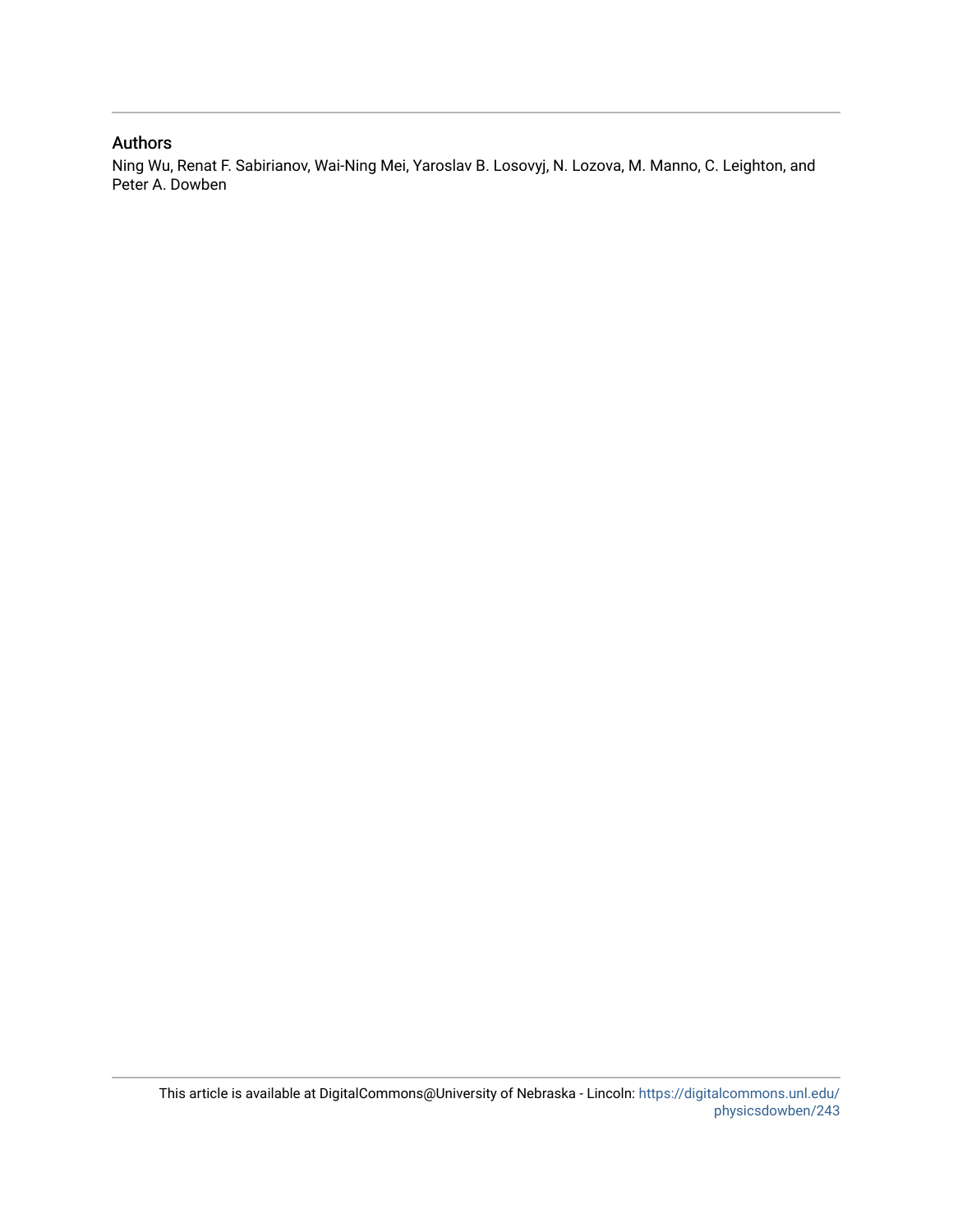J. Phys.: Condens. Matter **21** (2009) 295501 (6pp) [doi:10.1088/0953-8984/21/29/295501](http://dx.doi.org/10.1088/0953-8984/21/29/295501)

# **The minority spin surface bands of CoS2***(***001***)*

## **Ning Wu**<sup>1</sup>**, R F Sabirianov**<sup>2</sup> **, W N Mei**<sup>2</sup>**, Ya B Losovyj**<sup>1</sup>,<sup>3</sup>**, N Lozova**<sup>3</sup>**, M Manno**<sup>4</sup> **, C Leighton**<sup>4</sup> **and P A Dowben**<sup>1</sup>

<sup>1</sup> Department of Physics and Astronomy and the Nebraska Center for Materials and

Nanoscience, University of Nebraska-Lincoln, Lincoln, NE 68588-0111, USA

<sup>2</sup> Department of Physics, University of Nebraska at Omaha, Omaha, NE 68182-0266, USA

<sup>3</sup> Center for Advanced Microstructures and Devices, Louisiana State University,

6980 Jefferson Highway, Baton Rouge, LA 70806, USA

<sup>4</sup> Department of Chemical Engineering and Materials Science, University of Minnesota, Minneapolis, MN 55455, USA

Received 15 February 2009, in final form 21 May 2009 Published 3 July 2009 Online at [stacks.iop.org/JPhysCM/21/295501](http://stacks.iop.org/JPhysCM/21/295501)

#### **Abstract**

Angle-resolved photoemission was used to study the surface electronic band structure of high quality single crystals of ferromagnetic  $\cos_2$  (below 120 K). Strongly dispersing Co t<sub>2g</sub> bands are identified along the  $\langle 100 \rangle k_{\parallel}$  direction, the  $\overline{\Gamma} - \overline{X}$  line of the surface Brillouin zone, in agreement with model calculations. The calculated surface band structure includes corrections for the previously determined surface structure of  $\cos_2(001)$  and is in general agreement with the experimental photoemission spectra in the region of the Fermi level. There is evidence of the existence of several minority spin surface states, falling into a gap of the projected minority spin bulk  $\cos_2(001)$  band structure.

### **1. Introduction**

The pyrite-type transition metal compound  $\cos_2$  is an itinerant electron ferromagnet and is predicted, in ground state band structure calculations  $[1-7]$ , to be close to half-metallic. Although some minority spin states are present at the Fermi level in bulk band structure calculations (e.g. [\[7\]](#page-7-1)), the system is predicted to be relatively highly spin-polarized. The measured saturation magnetizations (0.74  $\mu_B/CoS_2$  [\[8\]](#page-7-2); 0.85  $\mu_B/Co$  [\[9\]](#page-7-3); 0.87  $\mu_B/CoS_2$  [\[10,](#page-7-4) [11\]](#page-7-5)) lie close to, but less than, the 1.0  $\mu$ <sub>B</sub>/Co expected of ideal half-metallic CoS<sub>2</sub>, consistent with these calculations. The measured transport spin polarizations of 56–64%, as determined from pointcontact Andréev reflection for  $\cos_2$  [\[10–12\]](#page-7-4), are actually quite similar to the measured polarization (40–50%) of nominally half-metallic NiMnSb [13-18]. Much higher electron spin polarization values have been measured for NiMnSb(100) using spin-polarized inverse photoemission [\[19,](#page-7-7) [20\]](#page-7-8) but in regions of the surface Brillouin zone away from any surface state Fermi level crossing for NiMnSb(100). As is common for spin-polarized inverse photoemission, the measurements for NiMnSb(100) were taken at normal electron incidence or along the  $\bar{\Gamma}$  point (the surface Brillouin zone center) corresponding to a surface parallel wavevector equal to zero [\[19,](#page-7-7) [20\]](#page-7-8) and the values of the polarization cannot be easily compared to the polarization determined by Andréev reflection  $[21–23]$ . Indeed, one of the serious problems associated with the study of high polarization materials is that the value of the spin polarization depends upon the measurement, not simply the material [\[22,](#page-7-10) [23\]](#page-7-11).

Considering the proximity of the bulk minority spin state to the Fermi level and the overall polarization,  $\cos_2$ actually resembles the much touted  $La<sub>0.65</sub>Sr<sub>0.35</sub>MnO<sub>3</sub>$  [\[24,](#page-7-12) [25\]](#page-7-13), although  $CoS<sub>2</sub>$  is structurally and electronically simpler. Significantly,  $\cos_2$  can also be alloyed with the narrow band gap semiconductor  $FeS<sub>2</sub>$  to 'fine-tune' the Fermi level position, thus generating the highly spin-polarized ferromagnet  $Fe<sub>1-x</sub>Co<sub>x</sub>S<sub>2</sub>$ , which more closely resembles an ideal ground state half-metallic ferromagnet [\[4–7,](#page-7-14) [11\]](#page-7-5).

Device utilization of highly spin-polarized ferromagnets (e.g. for spin injection) requires fabrication of a heterostructured device architecture. Interface and surface effects then become critical. Minority spin surface states in the nominally half-metallic systems are well known [\[21,](#page-7-9) [26–37\]](#page-7-15) and can 'evolve' into minority spin interface states in the presence of overlayers [\[21,](#page-7-9) [32–37\]](#page-7-16). The existence of such spin-polarized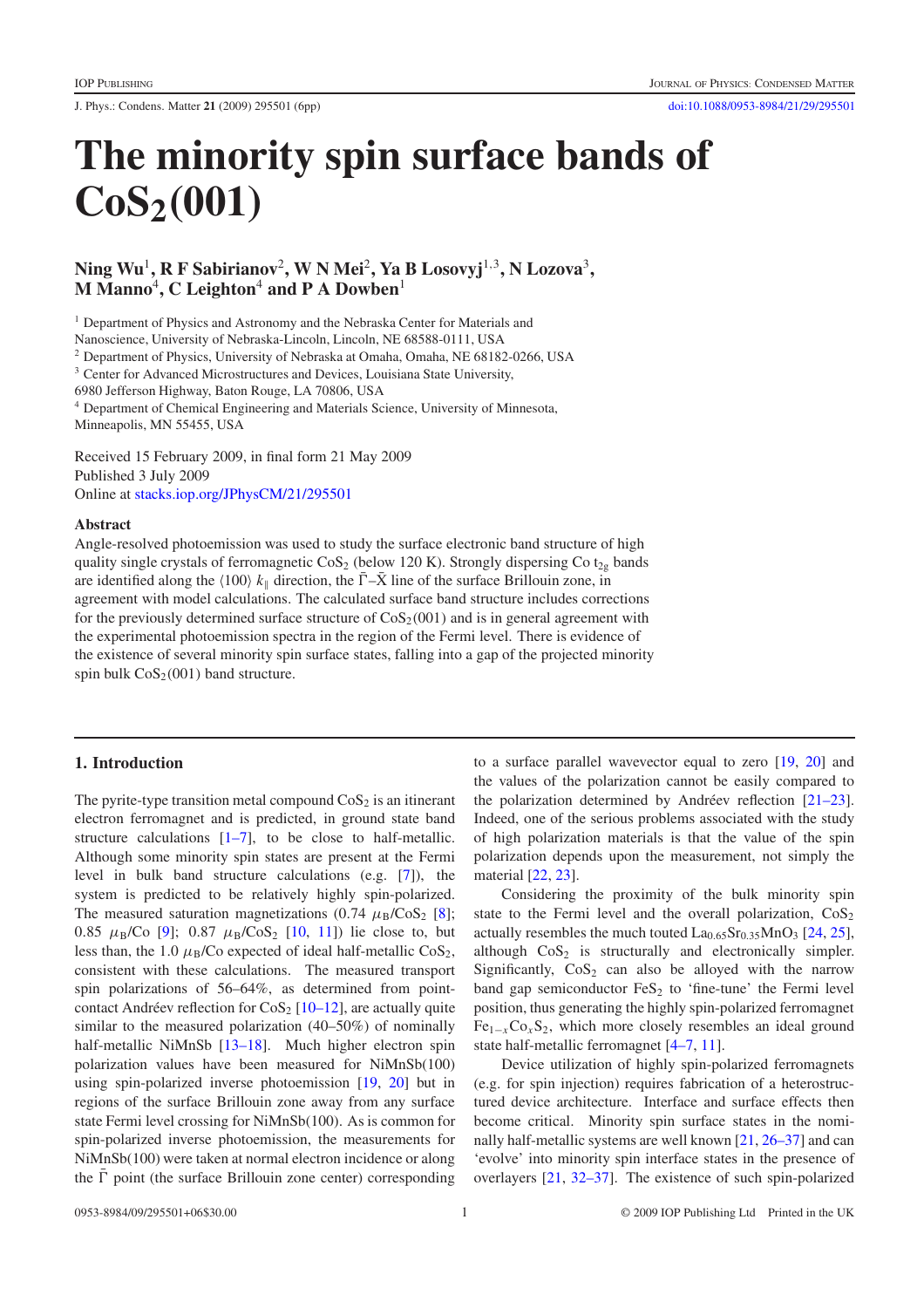surface-localized electronic states may have profound consequences; the introduction of interfaces can increase the minority spin population at the Fermi level, with the consequent loss of half-metallic character, even near  $T = 0$ .

Although not completely half-metallic (as discussed above), the bulk band structure of  $\cos_2$  projected on to the (001) surface retains a large band gap in the vicinity of the Fermi level for one spin channel (in the occupied minority spin density of states just below  $E_F$ ) [\[7\]](#page-7-1). Although the Curie temperature of pyrite structure CoS<sub>2</sub> is rather low ( $T_C \sim$ 120 K [\[10\]](#page-7-4)), thus placing limits on the device applications of this material, the investigation of the surface band structure of CoS<sub>2</sub>-based ferromagnets (i.e. pure CoS<sub>2</sub> or the Co<sub>1−*x*</sub>Fe<sub>*x*</sub>S<sub>2</sub> system) will allow us to develop a better understanding of the undesirable minority spin surface states in highly spinpolarized materials. Surface band structure studies are clearly required to fully assess the role of the broken symmetry in the *z* direction due to the surface, as well as the role of the surface relaxation(s) in shifting the position of the minority spin bands relative to the Fermi level. This is the goal of the current study, which has utilized  $\cos_2(001)$  single crystals. The stoichiometric  $\cos_2(001)$  single crystal surfaces can be and have been prepared by cleavage and these are surfaces where we have characterized the details of the surface lattice relaxation and surface structure in prior work. Effects such as surface symmetry breaking were found to be important in  $Fe<sub>3</sub>O<sub>4</sub>$ , for example, and may result in shifts of the minority spin channel towards, and even across, the Fermi level [\[31\]](#page-7-17).

#### **2. Experimental details**

The  $CoS_2(001)$  single crystals (several millimeters in diameter) were cleaved, as detailed in a previous publication [\[7,](#page-7-1) [38\]](#page-7-18), which provided low energy electron diffraction (LEED) patterns characteristic of a highly ordered surface [\[38\]](#page-7-18), as indicated in figure [1.](#page-3-0) Surface composition and order are seen to be strongly dependent upon surface preparation [\[37\]](#page-7-19), but the samples appear to be single crystals with no evidence of twinning or grain boundaries in the LEED or x-ray diffraction. The data reported here are for the stoichiometric surface, with the surface termination in the dense Co–S plane [\[36\]](#page-7-20), illustrated schematically in figure [1.](#page-3-0)

We present here spin-integrated experimental band mapping measurements, primarily because single crystalline thin films of  $\text{CoS}_2(001)$ , with known surface stoichiometry, are not presently available. Spin-polarized photoemission and inverse photoemission band mapping measurements typically require ultra-thin film surfaces of known surface stoichiometry. Successful spin-polarized photoemission and inverse photoemission measurements require high values of remanent magnetization along with small saturation magnetization fields: the latter properties are characteristic of very thin single crystal films and are rare in bulk single crystals. As bulk single crystals, the rapid magnetic saturation of the samples in opposite directions which is necessary for spin-polarized photoemission or spin-polarized inverse photoemission studies has been difficult to successfully and reproducibly apply to our  $\cos_2(001)$  samples thus far. We have opted for higher resolution spin-integrated

<span id="page-3-0"></span>

**Figure 1.** A schematic diagram of the  $\cos_2(100)$  surface 1S-termination as viewed from the top (a), adapted from [\[38\]](#page-7-18), and the LEED image of the  $\cos_2(100)$  surface, at an electron kinetic energy of 111 eV (b).

(This figure is in colour only in the electronic version)

photoemission and comparison with theory of surfaces for which the surface structure and composition has been well established [\[38,](#page-7-18) [39\]](#page-7-21). Nevertheless, this represents one of very few surface band structure determinations of a nominally halfmetallic ferromagnet or very high spin polarization material.

The majority of the angle-resolved photoemission spectra were obtained using plane-polarized synchrotron light dispersed by a 3 m toroidal grating monochromator (TGM) [\[40\]](#page-7-22) at the Center for Microstructures and Devices (CAMD). These measurements were made in a UHV chamber employing a hemispherical electron analyzer with an angular acceptance of  $\pm 1^\circ$ , as described elsewhere [\[40\]](#page-7-22). The combined resolution of the electron energy analyzer and monochromator was about 80 meV [\[40\]](#page-7-22). The photoemission experiments were undertaken with a light incidence angle of 45◦ with respect to the surface normal. All binding energies are referenced to the Fermi level, as determined from clean gold. The surface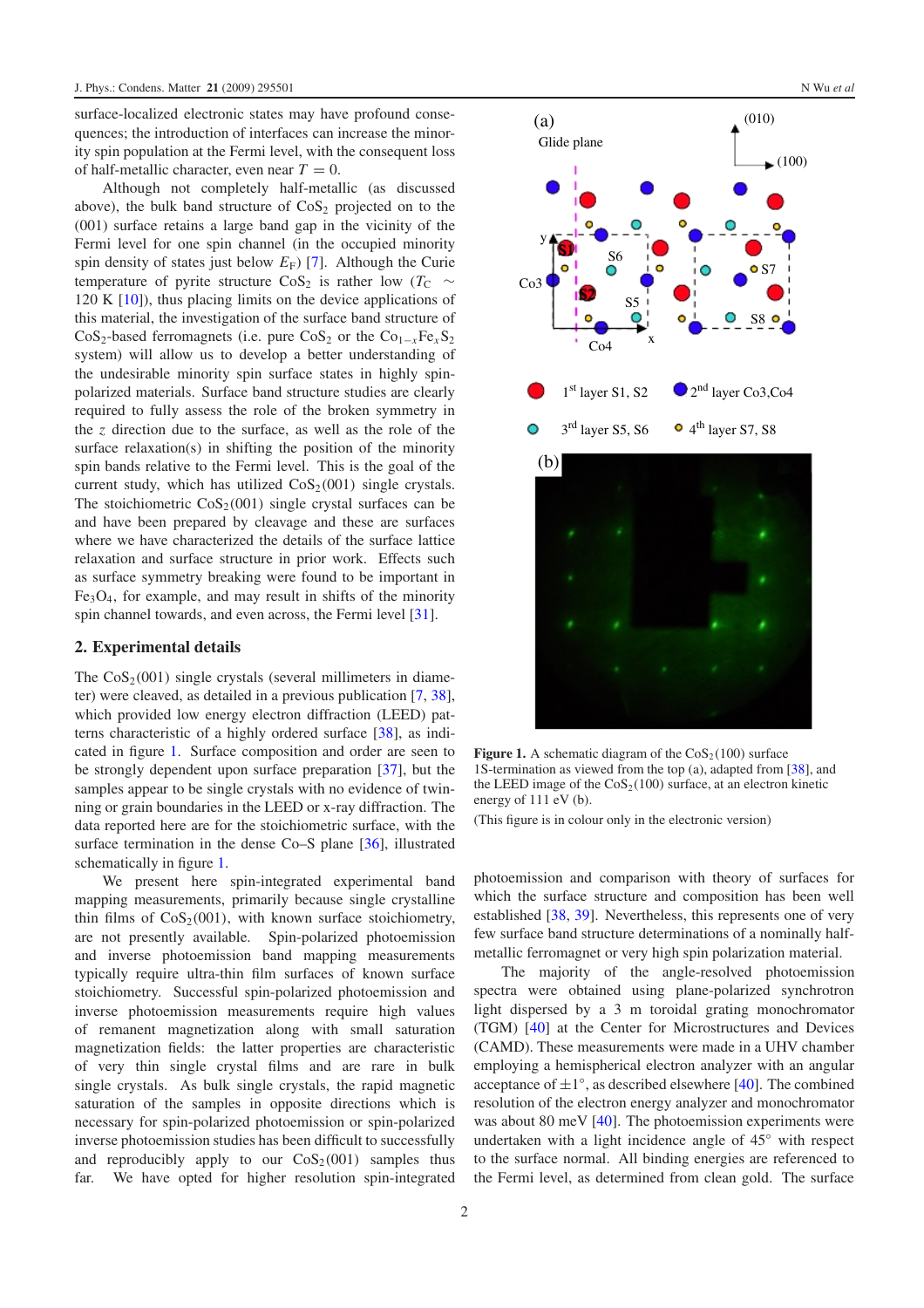band mapping was undertaken at about 90 K, below the Curie temperature of about 120 K [\[10\]](#page-7-4).

#### **3. The surface band structure**

In the overall density of states of the  $\cos_2(001)$  surface, the states with strong Co d-band weight reside near the Fermi level [\[1–7\]](#page-7-0). The wider S 3p bands at −4 and −6 eV binding energies (defined here as  $E - E_F$ ) are described as Co–S hybridized bands as has been demonstrated by the resonance photoemission at the super Coster–Kronig Co  $3p \rightarrow$ 3d transition  $[7]$ .  $CoS<sub>2</sub>$  is largely an itinerant 3d electron ferromagnet, and the occupied states within 2 eV binding energy of the Fermi energy exhibit very little dependence on photon energy [\[7\]](#page-7-1). This absence of photon energy dependence suggests conservation of two dimensionality of state, indicating that these features, as observed in photoemission at lower photon energies [\[7\]](#page-7-1), are most likely dominated by surface states (surface-localized states that are at binding energies that fall into a gap of the projected bulk band structure) or surface resonances (surface-localized states that are at binding energies that are shared by bands of the bulk band structure). The higher resolution photoemission spectra focus on the Co 3d bands, not the hybridized bulk S 3p weighted bands studied in prior investigations [\[7\]](#page-7-1).

Figure [2](#page-4-0) illustrates the dependence of photoemission spectra of Co 3d bands on emission angle along the  $\langle 100 \rangle$ direction of the surface, with electrons collected at different angles from  $-10°$  to  $+16°$ , at a photon energy of 43 eV. Due to the crystal field, the 3d band of the octahedrally coordinated Co splits into two subbands: the  $t_{2g}$  and  $e_g$  bands of the bulk band structure. The sharp photoemission peak around  $-0.8$  eV ( $E - E_F$ ) is attributed to, at least two strong surface weighted states overlapping with, or placed very close to the fully occupied bulk Co 3d weighted  $(t_{2g})$  minority spin bands. The partially occupied Co 3d (minority spin bulk  $e_g$ ) band can be seen to contribute to the shoulder of the prominent Co peak near the Fermi level at a binding energy of −0.2 to  $-0.3$  eV ( $E - E_F$ ), and can been seen as a separate feature in the inset photoemission spectra taken at slightly higher photon energy (46 eV versus 43 eV) with improved statistics. This photoemission feature at  $-0.2$  to  $-0.3$  eV ( $E - E_F$ ) contains strong surface weight, as demonstrated by the conservation of the two dimensionality of state and indicated by the absence of photon energy dependence in this region of the spectra. Such an assignment of surface weight to the features closest to the Fermi level is also supported by the fact that the features in this region of the spectra (near the Fermi level) are also in fact very sensitive to contamination.

In fact, for higher resolution photoemission taken with a slightly higher photon energy (46 eV), analysis of the spectra indicate that there are at least five components in the region where there is strong Co 3d weight, as indicated in the inset to figure [2.](#page-4-0) As discussed later, these strong Co 3d weight components of the photoemission spectra in the region near the Fermi level are consistent with the surface band structure calculations.

The photoemission data of Takahashi and co-workers [\[41\]](#page-7-23) also showed that the Co 3d band can be resolved into

<span id="page-4-0"></span>

**Figure 2.** The photoemission spectra of  $\cos_2(001)$  for different emission angles from  $-10°$  to  $+16°$ , taken at a photon energy of 43 eV. The tick marks indicate the contributions to the spectra with strong surface weight i.e. conservation of two dimensionality of state (features that show little photon energy dependence). The inset shows a photoemission spectrum taken at 46 eV photon energy and with a larger accumulation of counts collected along the surface normal. For the inset some of the components of the photoemission spectra are indicated.

two subbands, in the vicinity of  $-1$  eV binding energy  $(E - E_F)$  and the Fermi level. The bulk 3d e<sub>g</sub> bands are located around −0.3 eV binding energy and, therefore, the experimental splitting between the bulk 3d  $e<sub>g</sub>$  bands and 3d  $t<sub>2g</sub>$ bands amounts to 0.5 eV. Although generally consistent with theory  $[1, 2]$  $[1, 2]$  $[1, 2]$  and previous work  $[41]$ , these band placements are compromised by the strong surface weight of the bands observed here in photoemission.

The Co 3d weighted bands do exhibit dispersion with changing surface wavevector, as seen in figure [2.](#page-4-0) The parallel component of the crystal wavevector  $k_{\parallel}$  can be derived as follows from the kinetic energy and the emission angle:

$$
k_{\parallel} = \left(\frac{2m}{\hbar^2} E_{\rm kin}\right)^{1/2} \sin(\theta). \tag{1}
$$

From the dispersion of the bands with wavevector parallel with the surface,  $k_{\parallel}$ , evident in the photoemission spectra as a function of emission angle (figure [2\)](#page-4-0), we have mapped the spin-integrated band structure along the  $\bar{\Gamma} - \bar{X}$ direction of the surface Brillouin zone. The experimental photoemission remains complicated by the fact that several Co 3d weighted subbands exist that are not cleanly resolved in our photoemission spectra of the  $\cos_2(001)$  surface, as discussed below.

The experimental band structure is shown in figure [3](#page-5-0) along the  $\langle 100 \rangle$  direction, or from  $\overline{\Gamma}$  to  $\overline{X}$  of the surface Brillouin zone. The normal emission angle corresponds to the  $\bar{\Gamma}$  point in the surface Brillouin zone. Based on the surface lattice parameter of 5.51 Å  $[36]$  $[36]$ , the edge of the Brillouin zone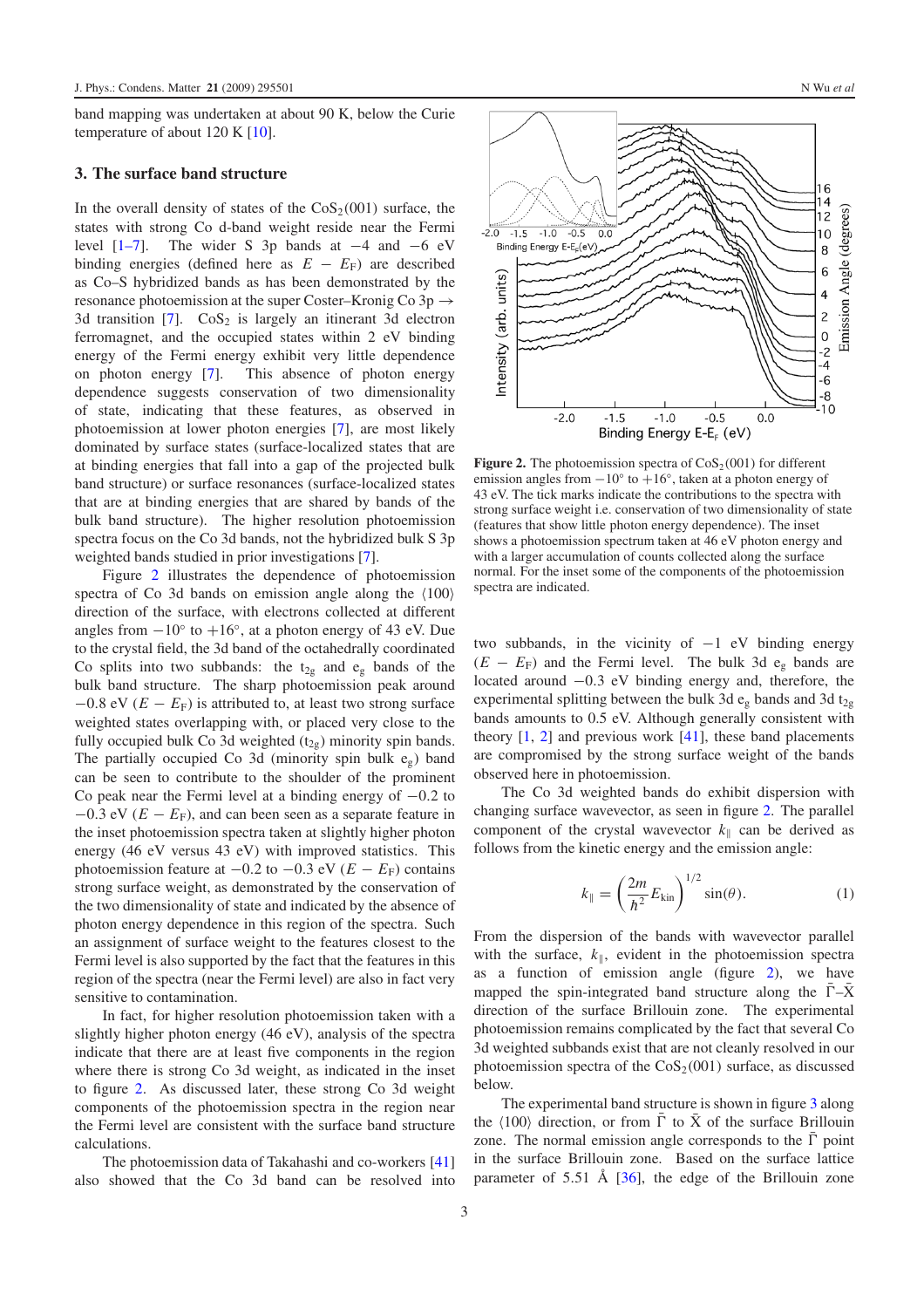<span id="page-5-0"></span>

**Figure 3.** Band structure of the  $Co<sub>18</sub>S<sub>36</sub>$  slab composed of 18 composite layers of CoS<sub>2</sub>, along the  $\overline{\Gamma}$  to  $\overline{X}$  direction with the calculated majority spin (panel (a)) and minority spin (panel (b)). Bands strongly localized at the surface, that is bands with more than 40% weight residing in the top one-Co and two-S layer, are indicated by the blue dots. Bands where the weight has decreased at the surface (i.e. dropped below 40%) but retains strong weight in the near subsurface to 20% or more are expressed in red. We find that band weight can shift from surface to subsurface as a function of wavevector as indicated (see text). A portion of the experimental surface band structure of  $\cos_2(001)$  along the  $\langle 100 \rangle$  direction, derived from photoemission spectra taken at a photon energy of 43 eV, is shown in panel (c), with the close lying bands distinguished by the  $($  $\bullet$  $)$  symbols.

 $(k_{\parallel} = 0.57 \text{ \AA}^{-1})$  falls at an emission angle of about 10.6° for a photon energy of 43 eV and is thus consistent with the angleresolved photoemission which shows the Brillouin zone edge at a similar emission angle (figure [2\)](#page-4-0) and wavevector (figure [3\)](#page-5-0). The photoemission feature with a binding energy of  $-0.6$  to  $-0.7$  eV ( $E - E_F$ ) at the  $\overline{\Gamma}$  point (the surface Brillouin zone center) disperses to greater binding energies of around −0.85 to  $-0.95$  eV ( $E - E_F$ ) at the  $\bar{X}$  point (the surface Brillouin zone edge), while the width of this feature clearly increases as well. The variations in the width of this photoemission feature may in part be a consequence of multiple unresolved majority and minority spin components, as indicated in the possible scenario for the curve fitting analysis provided in the inset to figure [2.](#page-4-0)

The photoemission feature placed even closer to the Fermi level also disperses away from the Fermi level with increasing wavevector along the  $\overline{\Gamma}$ - $\overline{X}$  high symmetry line of the surface Brillouin zone. In addition, high resolution photoemission taken using a Scienta electron energy analyzer [\[41\]](#page-7-23) ( $\Delta E$  = 15 meV) in the region of the Fermi level suggests a decrease in the density of states near the Fermi level, consistent with the surface Brillouin zone, as indicated in figure [4.](#page-5-1) These high resolution results indicating a change in the density of states at the Fermi level with increasing wavevector, taken at a photon energy of 21.2 eV (helium I), have been repeated at other photon energies (36 eV) but because of a reduction of resolution at the high photon energies they are qualitatively similar but not as dramatic as those shown in figure [4.](#page-5-1)

<span id="page-5-1"></span>

**Figure 4.** The intensity change taken with high resolution photoemission [\[42\]](#page-7-25) ( $\Delta E = 15$  meV and a photon energy of 21.2 eV) in the vicinity of the Fermi level, indicating the possibility of a Fermi level crossing near  $k_{\parallel} = 0$  or  $\bar{\Gamma}$ .

#### **4. The calculated surface band structure**

To correctly model minority spin surface-localized electronic states, i.e. surface states and resonances, it is essential that spin-polarized electronic structure calculations fully take into account the details of the possible surface reconstructions and surface segregation. First-principle calculations of a  $Co<sub>18</sub>S<sub>36</sub>$ slab (18 composite layers implies 18 Co and 36 S) performed using the projected augmented plane wave method for a stable surface of  $\cos_2$  termination show good overall agreement with dynamical scattering analysis of the experimental LEED I(V) data [\[38\]](#page-7-18). The calculated band structure for the (001) surface includes the corrections for the known surface relaxation; the surface S atoms move outwards towards the vacuum, while the subsurface Co atoms move towards the bulk, by approximately 0.03 and 0.11 Å, respectively. The S atoms in the third sublayer relax outwards by about  $0.12 \text{ Å}$  (details of calculations and discussion on the structural relaxation can be found in [\[38,](#page-7-18) [39\]](#page-7-21)) thus providing an indication of a strong S–S dimer bond and a dense surface region. Due to the presence of the surface, the symmetry of the slab is reduced from the *fcc* bulk periodic lattice symmetry.

The calculated CoS<sub>2</sub> band structure along the  $\bar{\Gamma} - \bar{X}$  line of the surface Brillouin zone of the (001) surface is shown in figure [3](#page-5-0) (panels (a) and (b)). Those bands with strong surface weight have been highlighted. In figure [3,](#page-5-0) those bands found to be strongly localized at the surface region, that is to say that more than 40% of their spectral weight resides in the top-surface layer composed of the one-Co and two-S subplanes, are indicated by blue dots in figures  $3(a)$  $3(a)$ and (b). Bands with continued strong surface weight, where the spectral contribution to the surface layer has dropped below 40% yet still remains around 30% are indicated by the red lines in figures  $3(a)$  $3(a)$  and (b). In the calculated  $\cos_2(001)$ surface band structure, those regions indicated by the red lines typically are where more of the band weight has shifted to the immediate subsurface Co plane. In bands with strong immediate subsurface layer weight (indicated by the red), the spectral density associated with the immediate subsurface Co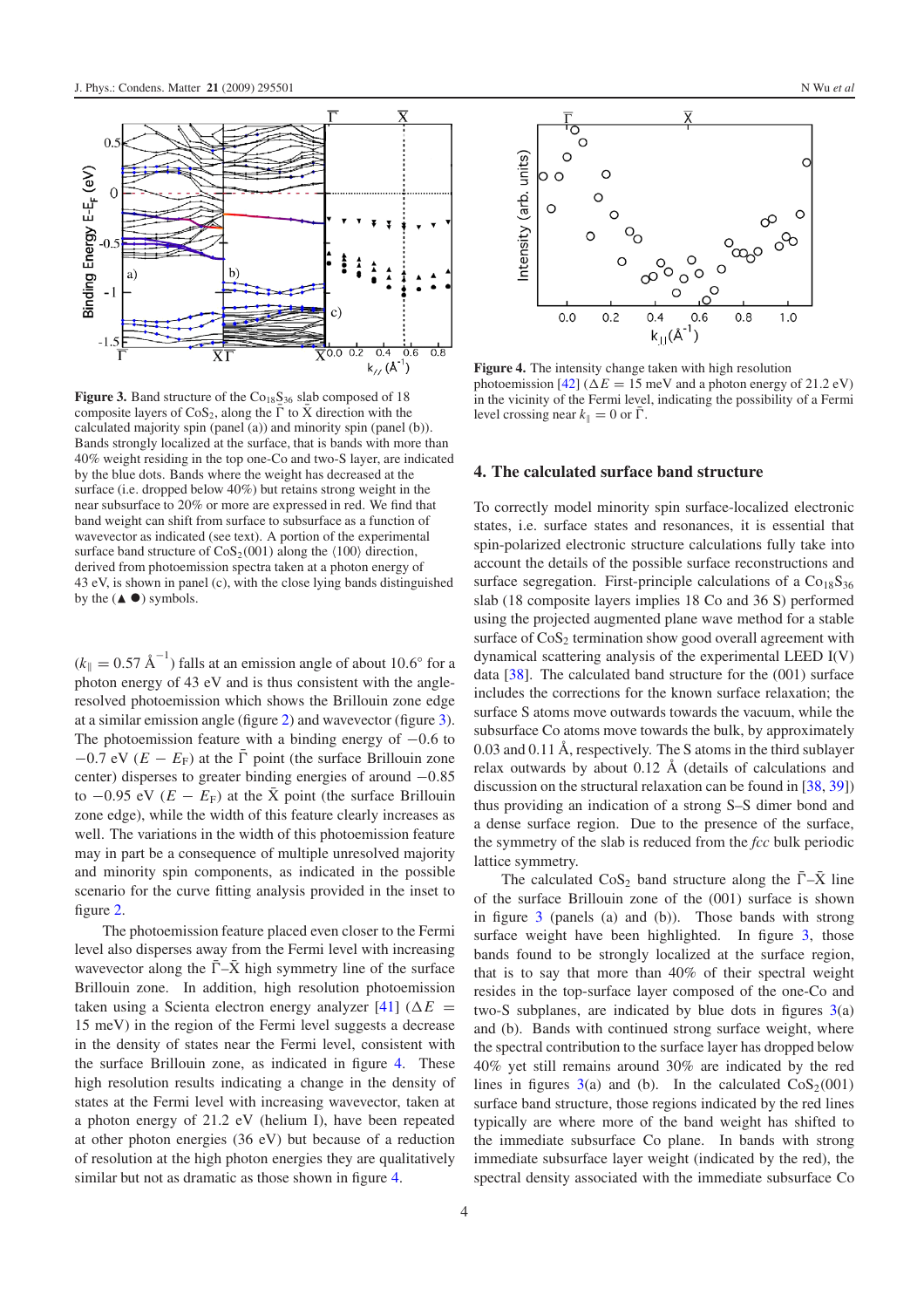plane may have probabilities that are as low as 5%–10%, but in fact the overall subsurface spectral weight can increase to around 20% when the two-S subplanes are considered, and residual weight in the surface layers persists as well in these regions of the surface Brillouin zone.

With regard to surface weight, there are differences between the (001) band structure for majority and minority spins. The majority band, with a binding energy of around  $-0.3$  eV ( $E - E_F$ ), illustrated in figure [3\(](#page-5-0)a), starts from the  $\bar{\Gamma}$  point with about 44% of the spectral weight density residing on the top layer. With increasing wavevector, this majority spin band has a surface spectral weight that drops below 40% in the middle of the surface Brillouin zone between  $\bar{\Gamma}$ - $\bar{X}$  and decreases in surface weight to about 34% at the surface Brillouin zone edge or  $\bar{X}$  point. The band is shown with more blue at the Brillouin zone center and the color is shown in figure  $3(a)$  $3(a)$  with increasing red highlighting at the Brillouin zone edge to indicate the change in the surface weight of the band from the surface towards the immediate subsurface layers. The corresponding minority band (panel (b)) also has a similar wave-vector-dependent band dispersion between  $\bar{\Gamma}$ - $\bar{X}$ , starting again with a binding energy of around  $-0.3$  eV ( $E - E_F$ ) from the  $\overline{\Gamma}$  point. Unlike the majority spin component, the occupied minority spin band near the Fermi level has surface weight that increases with increasing wavevector. This minority spin band, with a binding energy of around −0.3 eV, starts with a probability of about 33% that can be assigned to the surface layer, but with a strong subsurface layer contribution, as indicated in figure [3\(](#page-5-0)b) in red. With increasing wavevector, the surface layer weight of this band increases to rise above 40% in the middle of the surface Brillouin zone (between  $\bar{\Gamma} - \bar{X}$ ), and finishes at the Brillouin zone edge ( $\bar{X}$  point), with about 43% of the band weight at the surface. Thus this minority spin band placed at around −0.3 eV  $(E - E_F)$  is shown in blue near the Brillouin zone edge.

The comparison with the experimental  $k_{\parallel}$  dispersions from  $\bar{\Gamma}$  to  $\bar{X}$  indicates that the photoemission spectra are indeed dominated by surface weighted bands, although there is a very small shift of about 0.1 eV to greater binding energies in the experiment, as is often the case in such comparisons with theory. The surface state and surface resonance band dispersions in theoretical and experimental band mappings are otherwise in general agreement. The model spin-polarized band structure calculations show that a well isolated surface state band appears near the Fermi level at binding energies of  $-0.3$  eV (in agreement with the band observed at  $-0.2$ to −0.3 eV in experiment) in the band gap of the projected minority states at the  $\bar{X}$  point. This is a true surface state in the minority spin band structure. We observe a similar surface weighted band within the majority density of states, but this does not fall into a gap of the projected bulk band structure, and is thus a surface resonance. Because the majority spin surface resonance and minority spin surface state, at −0.2 to −0.3 eV binding energy, have such similar weights, binding energies, and dispersion, it appears as though this smaller binding energy surface band has no intra-atomic exchange splitting. Careful analysis of the experimental photoemission spectra taken at the surface Brillouin zone center (as in the inset the figure [2\)](#page-4-0) suggests the presence of other majority spin bands with strong surface weight as well, i.e. majority spin bands that are evident in the model calculations. These other surface weight bands that contribute to the photoemission spectra at about  $-0.5$  eV binding energy  $(E - E_F)$  do have overlap with the bulk bands.

Several more surface weighted bands are observed at binding energies of −0.9 eV below the Fermi level in the minority spin band structure and at  $-1.2$  to  $-1.5$  ( $E -$ *E*F) in both the minority and majority spin band structure. These calculated surface weighted bands generally follow the dispersion and binding energy with wavevector seen in the photoemission experiments. Direct comparison with experiment is difficult as there are complications as a result of the contributions from the bulk band structure to the experimental photoemission spectra. Overall, the increase in binding energy with increasing wavevector is similar in both experiment and theory, with the greatest binding energies near the  $\bar{X}$ -point or surface Brillouin zone edge. There are differences between experiment and theory at the surface Brillouin zone edge, but these bands are not true surface states and do not fall into a gap of the projected bulk band structure.

The minority spin surface band companions to the majority spin surface weighted bands at about  $-0.5$  eV binding energy  $(E - E_F)$  tend to dominate the photoemission spectra more at the surface Brillouin zone edge and exhibit somewhat higher binding energies  $(-0.8 \text{ to } -1.0 \text{ eV})$ . Here the binding energies of the majority (−0.5 eV binding energy) and minority spin  $(-0.8 \text{ to } -1.0 \text{ eV})$  components differ as a result of the ground state exchange splitting of this surface weighted band, but appear to be very difficult to resolve in experiment near the center of the Brillouin zone. This minority spin band at about  $-0.8$  to  $-1.0$  eV ( $E - E_F$ ) certainly contributes to the observed photoemission density of states near the Brillouin zone edge.

The surface weighted bands of majority spin along the  $\bar{\Gamma}$ - $\bar{X}$  direction with binding energies greater than  $-1.2$  eV (figure  $3(a)$  $3(a)$ ) cannot be separately distinguished from similar minority spin bands at similar binding energies  $(E - E_F)$  nor the overlapping bulk bands in the experimental spectra. The experimental photoemission is complicated by contributions from the bulk, the contributions from both majority spin and minority spin bands, and finite temperature effects, leading to a broad photoemission feature in the region of −1.5 eV binding energy (inset to figure [2\)](#page-4-0). While it is unsurprising that there are differences between experiment and theory, there are regions where photoemission and the calculated surface band structure agree, particularly at the surface Brillouin zone edge.

#### **5. Conclusions**

In summary, model surface band structure calculations indicate that there exists a true minority spin surface state at a binding energy below the Fermi energy, and that the predicted surface weighted Co 3d bands appear to match experiment for  $\cos_2(001)$ . The surface weighted Co 3d e<sub>g</sub> band exhibits only a small dispersion with wavevector, while the surface weighted Co 3d  $(t_{2g})$  bands are seen to have greater dispersion in the surface Brillouin zone along the  $\langle 100 \rangle$